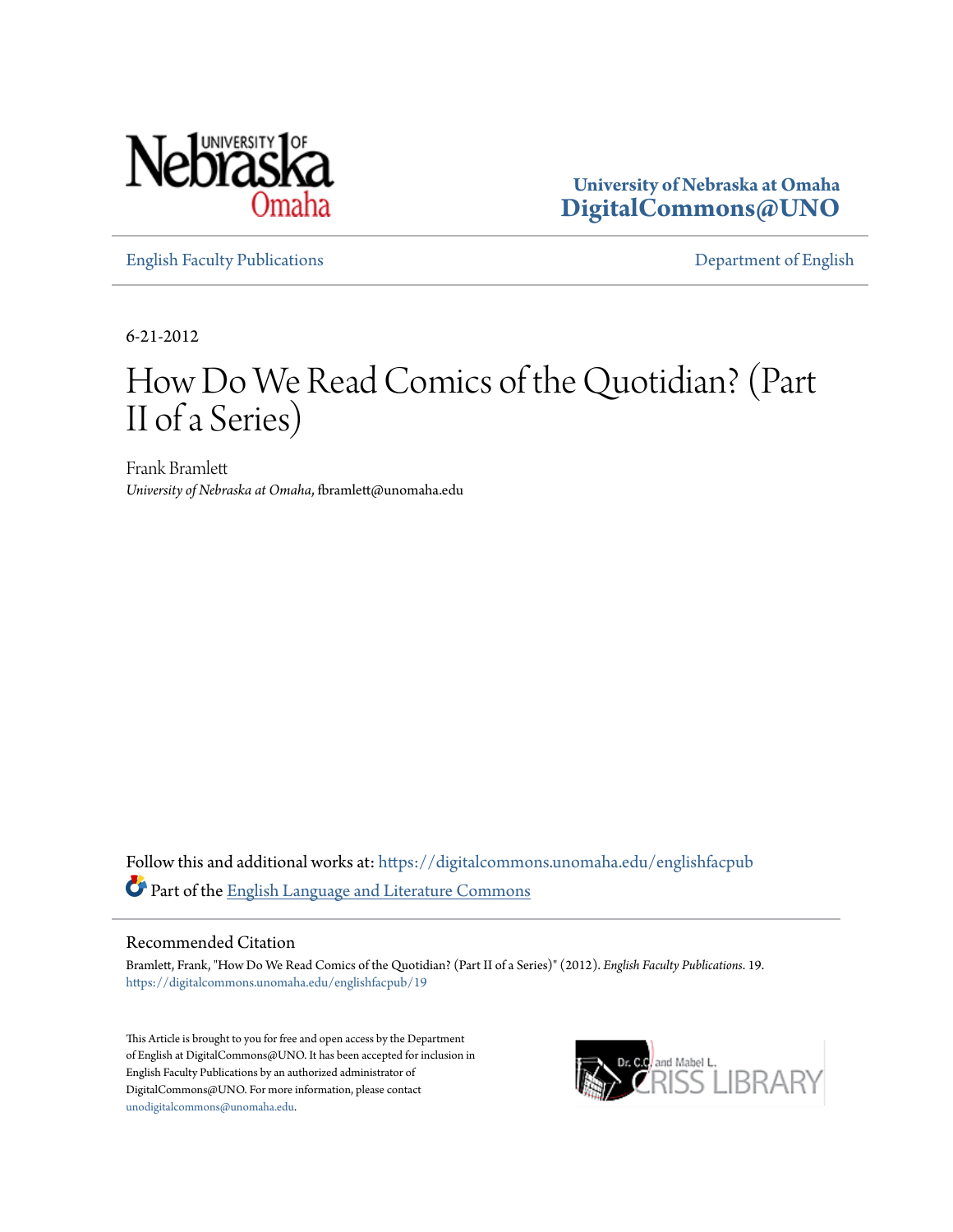# How Do We Read Comics of the Quotidian? (Part II of a Series)

In my previous post (https://pencilpanelpage.wordpress.com/2012/05/10/how-do-we-read-comicsof-the-quotidian-part-i-of-a-series/)on the textures of the everyday, I explored the blend of everyday occurrences during wartime. How do people who live during times of war construct their day-to-day lives?

In this post, I want to extend the notion of the quotidian to a popular web comic called Questionable Content [\(http://questionablecontent.net/index.php\).](http://questionablecontent.net/index.php) This daily comic, created by Jeph Jacques, is about the lives of urban twenty‑somethings, some of whom work at a coffee shop or at a library, but all of whom are attempting to create and maintain friendships and romances as well as trying to figure out what they want out of life. (You might think of the television show Friends as a mainstream media parallel.)

There is little action in the comic; most of the strips are dialogue-based, in which the characters talk their relationships into being. Here are two images from the same comic strip (#1720) that show Dora, the coffee shop owner, hiring new employees:



#### (https://pencilpanelpage.files.wordpress.com/2012/06/1720‑hiring‑practices‑at‑coffee‑of‑doom‑ panel-1.png)

The language that Dora uses clearly demarcates her role as 'boss,' and the silence of the other characters likewise demarcates their role as 'employee.' The joke, of course, is resolved in the final panel of the strip: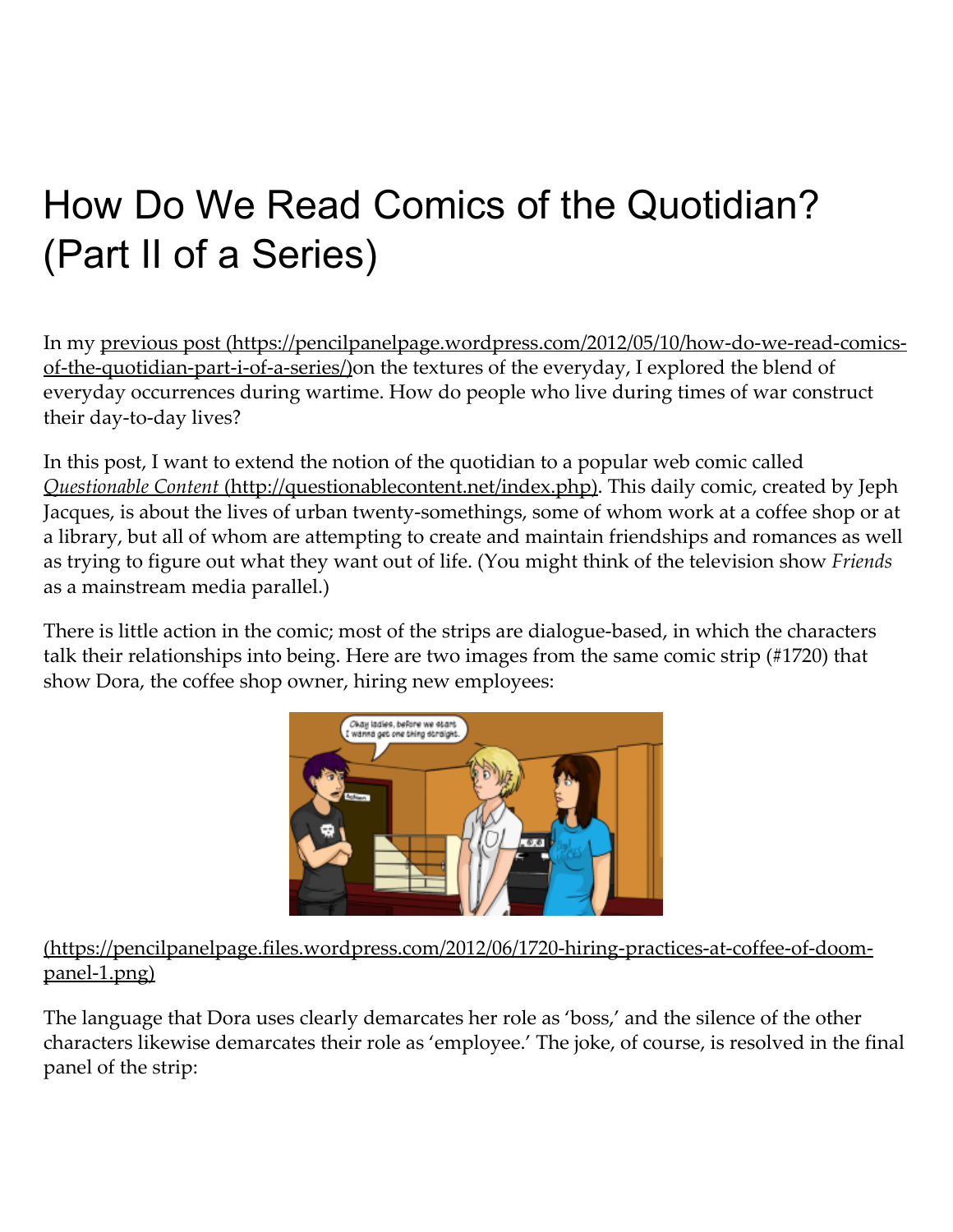

#### (https://pencilpanelpage.files.wordpress.com/2012/06/1720‑hiring‑practices‑at‑coffee‑of‑doom‑ panel-5.png)

Dora realizes that she has overshot the mark with her speech and attempts to soften the impact. Faye, a long-term employee, reads Dora's social role not simply as 'boss' but a blend of 'boss' and 'friend,' which of course is very tricky territory in the workplace.

Readers of Questionable Content, though, know that there are elements of the comic that might nudge it outside the boundary of the realistic quotidian. There is a small but significant set of robots that (who?) complement the human characters. The humans and robots interact in unremarkable ways. By this, I mean that conversations occur between humans and robots just as conversations occur between humans. Almost no distinction is made between these characters with a few exceptions. Even the robots are occasionally prone to making socially awkward comments or to behaving in socially inappropriate ways. For example, the robot Pint Size has a range of topics and a point of view that is slightly askew from that of the human characters (comic #660).



(https://pencilpanelpage.files.wordpress.com/2012/06/660‑musical‑instruments‑and‑sexism.png)

Most often, Pint Size verges on sexual harrassment, of both humans and other robots. Although this happens rarely, Pint Size behaves in ways that make a few individual comic strips NSFW.

How do we perceive comics like Questionable Content? Do we think of them as outlandish, futuristic, inflected ever so subtly by science fiction? Does it count as a comic that manages to achieve a strong sense of the everyday, the very essence of the quotidian?